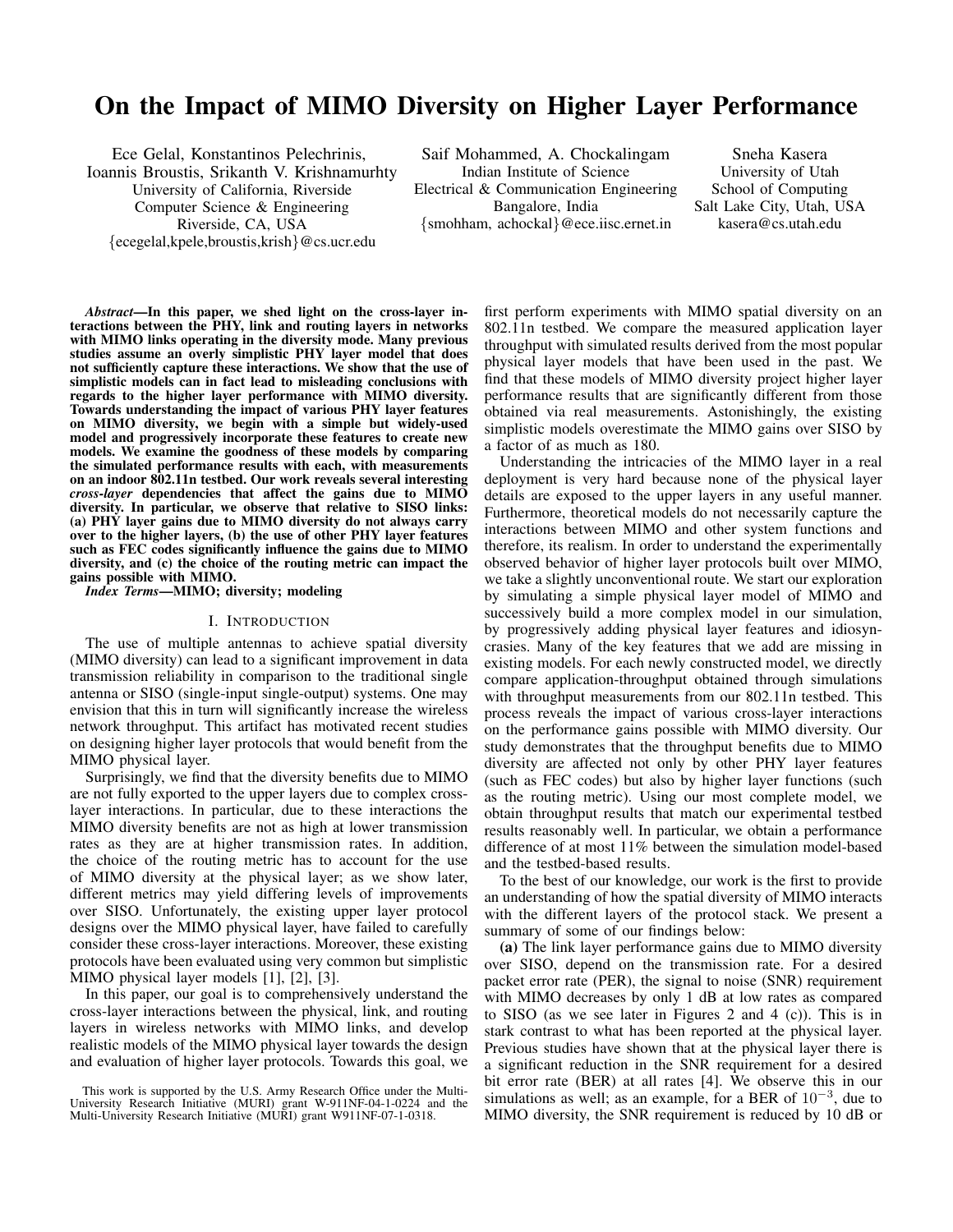higher (as seen later in Figure 3). This contrast between the bitlevel and packet-level behaviors is due to complex interactions between packetization, use of forward error correction (FEC) codes and the fading characteristics (discussed later).

(b) The use of FEC impacts the benefits from MIMO diversity. At low transmission rates, the use of FEC codes are effective in coping with channel induced errors and thus, MIMO diversity is not of much use. At higher transmission rates, MIMO diversity increases the effectiveness of FEC.

(c) The end-to-end performance gains with MIMO depend on the choice of the routing metric. While the gains are significant with shortest path routing, the use of a path metric that accounts for link quality, such as ETX [5] (that we use in this paper), diminishes the gains. Note that in absolute terms, ETX still provides performance benefits over shortest path routing; however, MIMO diversity provides diminished performance gains over SISO. In our experiments, we find that as compared to shortest path routing, the end-to-end throughput gain is lower by about  $15\%$  when ETX is used. We choose ETX in this paper because it is a well understood path metric. Several other path metrics, some shown to perform better than ETX, have also been proposed in existing work. Routing based on these other path metrics is expected to bring up similar issues that we address while studying ETX.

Scope: Although MIMO products are commercially available, the IEEE 802.11n specification is not a standard yet. Hence, different vendors may implement the protocol differently; future changes may also be forthcoming. Thus, the critical in depth understanding of how MIMO links operate and the understanding of cross-layer interactions that we obtain in this paper, will be useful in the design and evaluation of future MIMO-based systems.

The rest of this paper is organized as follows. In Section II we provide background on spatial diversity and discuss related efforts. We describe the measurements on our testbed in Section III. In Section IV, we describe the models of MIMO diversity and present the link level performance with each model. We present our higher layer evaluations in Section V. Our conclusions form Section VII.

## II. BACKGROUND AND RELATED WORK

In this section, we provide background on MIMO diversity and the IEEE 802.11n draft. We also discuss related work.

Spatial Diversity with MIMO: Spatial diversity with MIMO is achieved using Space-Time Block Codes (STBC). With STBC [6], [4], [7], appropriately encoded data blocks are transmitted from the elements of an antenna array at different times. If the fades between pairs of transmit and receive antenna elements are independent, STBC offers a lower BER (bit-errorrate) for a given SNR, in comparison to a SISO system [4]. With STBC, the information bits are first mapped on to modulation symbols, which are then input to the STBC encoder. The outputs of the STBC encoder are space-time codewords that determine which symbol is transmitted from which antenna and at what times. The received symbols are combined and decoded using estimates of channel gains (called channel state information or CSI) between each antenna pair. The receiver typically obtains CSI from pilot tones transmitted from each antenna of the sender. Use of STBC reduces the variations in the SNR and thus, increases the probability of correct decoding. In our work we focus on *Alamouti Codes* which are STBCs used in 2x2 MIMO systems [6]. We discuss the generality of

our work in Section VI. More details on STBC are found in [4]. Space-time diversity or spatial diversity is simply referred to as MIMO diversity in this work.

IEEE 802.11n Draft: The IEEE 802.11n specification supports both STBC and space-division multiplexing (SDM) modes of MIMO [8]. 802.11n supports 24 different data rates using different numbers of spatial streams and with different modulation and coding schemes. It also supports channel bonding wherein adjacent channels (of 20 MHz each) can be combined to form a wider channel of 40 MHz. In our work, we focus on STBC. In order to compare SISO and MIMO performance on our testbed, we operate using 20 MHz bandwidth in the 2.4 GHz band. We consider the FEC code rate R=3/4 with 4-QAM, 16-QAM and 64-QAM modulation schemes; the corresponding data rates with 802.11n are 19.5 Mbps, 39 Mbps, and 58.5 Mbps, respectively. With 802.11g, the corresponding data rates are 18, 36 and 54 Mbps, due to a different channel spacing. These map onto rates of 1 bps/Hz, 2 bps/Hz and 3 bps/Hz with the two specifications.

Related Work: As discussed earlier, higher layer protocol evaluations with MIMO typically employ a model to represent the PHY layer (for example [1], [2], [3]). In [1], the authors design a cross-layer routing protocol that adapts its behavior based on feedback from the MAC layer. Their model characterizes gains due to MIMO diversity as follows: (i) if nodes are equipped with  $k$  antennas, each MIMO hop spans  $k$  SISO hops (due to diversity), or, (ii) diversity increases the packet delivery rate on a link by a constant factor. In [2], diversity is created via node cooperation (referred to as Virtual Multi-Input Single-Output or VMISO). The model used considers the performance gain due to diversity (diversity gain) to be a constant. A similar model is used in [3]. *As we show later, these representations overly simplify the MIMO PHY layer.*

In [9], Shrivastava et al., perform an extensive measurementbased study with 802.11n. In terms of space-time diversity, the authors focus on the performance improvements using maximum ratio combining. Their study does not consider the cross-layer dependencies examined in this work.

In [10], Toledo et al., examine TCP performance with the SDM and STBC MIMO modes. The interactions between diversity and different modulation schemes or error correction codes have not been considered. Furthermore, the implications of packetization and routing have not been examined.

SISO PHY layer models employed in ad hoc network simulations are studied in [11], [12], [13]. In [13], Takai *et al.,* examine the impact of PHY layer models on the evaluated performance of ad hoc routing protocols. In [11], Kotz *et al.,* review six ad hoc simulation assumptions and evaluate them with regards to a real system via outdoor experiments. Both of these studies find that higher layer protocols may differ in performance with different PHY layer models.

There are some physical layer efforts on building packet error estimators for MIMO-OFDM systems. Bjerke *et al.,* estimate the PER based on the SNR in MIMO-OFDM systems [14]; however, their models are only validated via simulations. In [15], Daniels *et al.,* perform measurements of signal waveforms to estimate the fading patterns. These measured channel variations are used in simulations to compute the PER. They do not perform protocol simulations.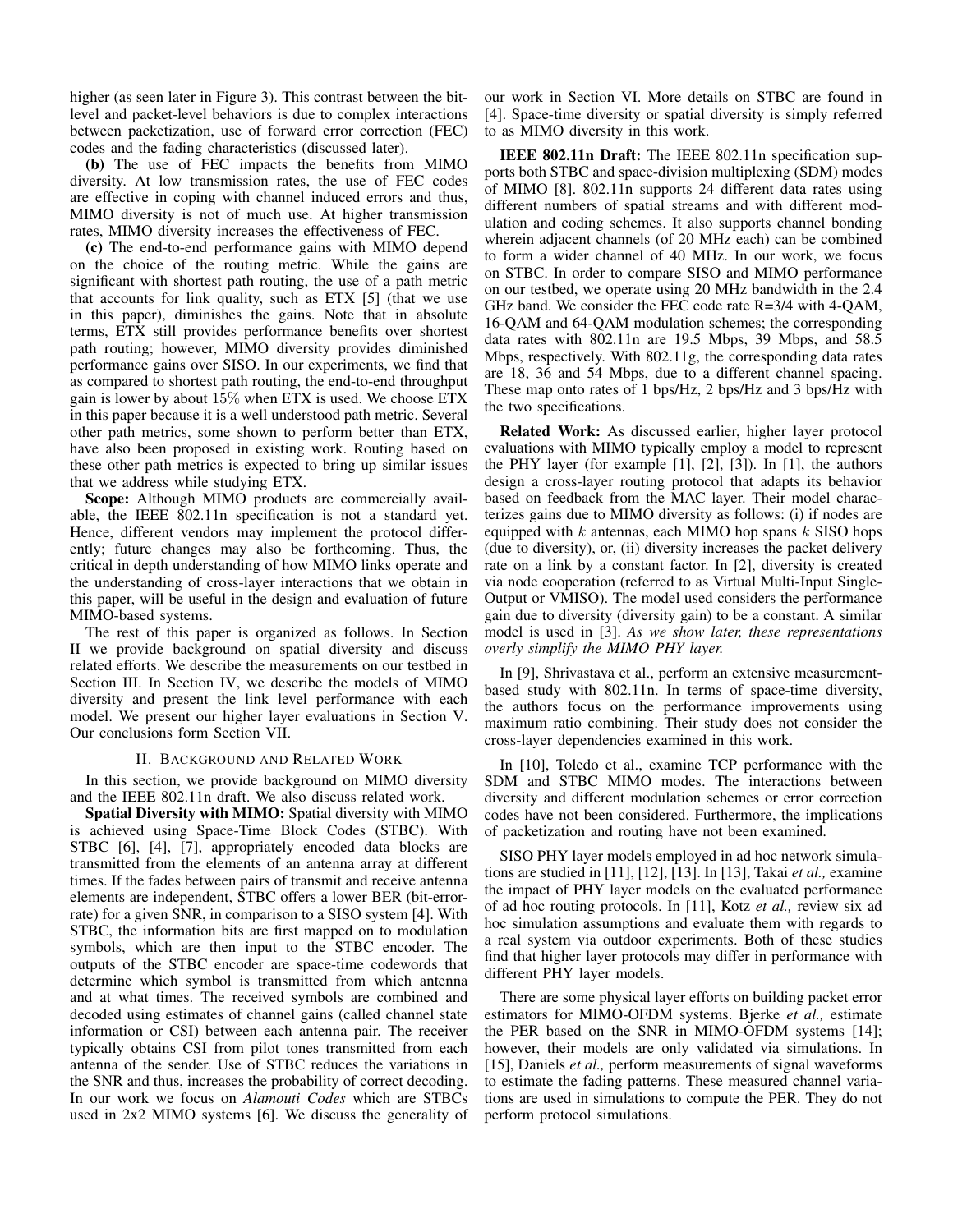## III. MEASUREMENTS

In this section, we describe our measurements on an 802.11n indoor experimental network. Our measurements serve as benchmarks for evaluating the fidelity of the MIMO-STBC simulation models that are considered in this work.

Our testbed includes 7 Dell S530 desktop PCs with 2.5 GHz Intel dual-core processor and 1 GB RAM. The deployment is depicted in Fig. 1. Each node is equipped with an RT2860



Fig. 1. A snapshot of our 7-node 802.11n testbed. Nodes are represented by diamonds along with their IDs.

miniPCI card that supports 802.11a/g/n, and an EMP-8602 Atheros-based card that supports 802.11a/g. We use 5 dBi gain omnidirectional antennas and the default transmission power of 20 dBm. We carry out link-level measurements and examine the measured data in terms of both bit-level and packet-level statistics.

Packet Delivery Statistics: We collect packet statistics on both SISO and MIMO links. We relocate our MIMO nodes to create 33 different transceiver pairs (at different locations) and adjust their powers to get a rich set of channel properties and SNR values. The measurements consider both (a) line-of-sight (LoS) links where the node pair is not separated by walls or other large obstacles, and (b) non-line-of-sight links (NLoS) where the end nodes are located in different rooms. The same set of links is used in SISO and MIMO modes. We transmit 10000 packets on every link; we measure the PER and RSSI (Received Signal Strength Indicator) based on the reportings of our cards<sup>1</sup>. The RSSI is an average of the signal strength measured at each antenna. We conduct our experiments late at night in order to avoid interference from co-located WLANs. For each link, we conduct the MIMO measurements right after the SISO measurements in order to reduce the possibility of significant variations in channel quality.

Fig. 2 presents the measured PER for a range of SNR values at different rates, using SISO and MIMO modes. Notice that a significant performance improvement with MIMO over SISO is only observed at the higher rate of 3 bps/Hz (unlike what has been assumed in [1] and [2]). For a desired PER, the SNR requirement only decreases by about 1 dB at transmission rates of 1 bps/Hz and 2 bps/Hz; the decrease is much more significant at 3 bps/Hz. We deliberate on the reasons for this observation in Section IV.

Bit Error Statistics: We also examine the burstiness of errors in our indoor setting by conducting bit-level measurements at the MAC layer. In these experiments we utilize our *EMP-8602 6G* cards. We modify the MadWifi driver (version 0.9.2) [17] to disable the CRC (cyclic redundancy check) in order to measure the BER at the MAC layer. We transmit pseudorandom payloads; this allows us to identify the bit errors at the receiver. Our measurements suggest that bit errors are likely

to occur in bursts of varying length. The burstiness of errors depends on the coherence time of the channel i.e., the duration for which the channel quality does not change significantly. Similar results have been reported in [18] for SISO links. Note that at the PHY layer (prior to decoding), the error patterns in coded bits may be different from that observed at the MAC layer. As we discuss in Section IV, the burstiness of bit errors is one of the contributing factors to the diminished gains with MIMO at the low rates.

## IV. MODELING MIMO DIVERSITY

In this section we describe four different models of the space-time coded MIMO physical layer; each model reflects the relation between PER and SNR. We begin with a simple model, variants of which have been previously used in [1],[2] and [3]. Each of the subsequent models incorporates additional PHY layer components<sup>2</sup>. We focus on rates of 1-3 bps/Hz; this is a representative set that brings to light the behavioral nuances of MIMO diversity (as we discuss in Section VI).

## *A. Model 1 (M-1): Constant Gain at a Given Rate*

With M-1, a constant diversity gain is attributed to all  $(2x2)$ MIMO links at a certain transmission rate. If the SNR of a link is  $\Gamma_{SISO}$  dB and the corresponding BER in the SISO mode is  $\alpha$ , then as per M-1, in the MIMO mode the same node pair achieves a BER  $\beta < \alpha$ . Here  $\beta$  corresponds to the BER that would be achieved with an SNR of  $\Gamma_{SISO} + d$  dB on the SISO link. The difference, d, in the two SNR values (for a target BER of  $\beta$ ) is referred to as the diversity gain. It is the "increase in SNR" needed on a SISO link in order to achieve the same BER as on the corresponding MIMO link. *As per M-1, the diversity gain* d *is a fixed value and is directly applied at the higher layers.* In order to achieve the same PER on a link, SISO needs an SNR of d dB more than MIMO.

*Realizing M-1:* In [3], d is quantified based on the bit-level simulations reported in [4]. In [4], the Alamouti coded MIMO system is used with BPSK, QPSK and 8-PSK modulation schemes, respectively, to achieve rates of 1, 2 and 3 bps/Hz. From the reported BER vs SNR curves we lookup the value of d for a target  $\beta = 10^{-3}$  (as typically considered in prior work, e.g., [2]); these values are shown in Table I.

| Data<br>Rate                       | SISO SNR at<br>BER= $10^{-3}$ | <b>MIMO SNR</b><br>at BER= $10^{-3}$ | <b>Diversity</b><br>Gain |  |  |  |
|------------------------------------|-------------------------------|--------------------------------------|--------------------------|--|--|--|
| $1$ bps/Hz                         | 24 dB                         | 7 dB                                 | 17dB                     |  |  |  |
| $2$ bps/Hz                         | $27.08$ dB                    | 14 dB                                | $13.08$ dB               |  |  |  |
| $3 \text{ bps/Hz}$                 | $31.25$ dB                    | $18.75 \text{ dB}$                   | $12.5 \text{ dB}$        |  |  |  |
| TABLE I<br>DIVERSITY GAIN WITH M-1 |                               |                                      |                          |  |  |  |

### *B. Model 2 (M-2): Diversity Gain Depends on the SNR*

 $M-1$  considers d to be fixed at a given rate, irrespective of  $\Gamma_{SISO}$ . However, d depends on  $\Gamma_{SISO}$  [4]. In other words, the advantage due to MIMO is more pronounced in the higher SNR regimes, and the diversity gain is much lower when the reception SNR is low. In addition, for a given SNR, the BER increases if the link operates at a higher bit rate.

Unlike M-1, the model M-2 captures the aforementioned characteristics of the diversity gain. BER vs SNR results in [4] are quantized by creating bins of SNR intervals of 1 dB. The diversity gains for each of these SNR intervals are then obtained

<sup>&</sup>lt;sup>1</sup>The cards operate at a constant noise floor level of -95 dBm, with an accuracy of  $99.5\%$ .

<sup>2</sup>For every new model with an added PHY layer component, we also incorporate the new component in the the corresponding SISO system.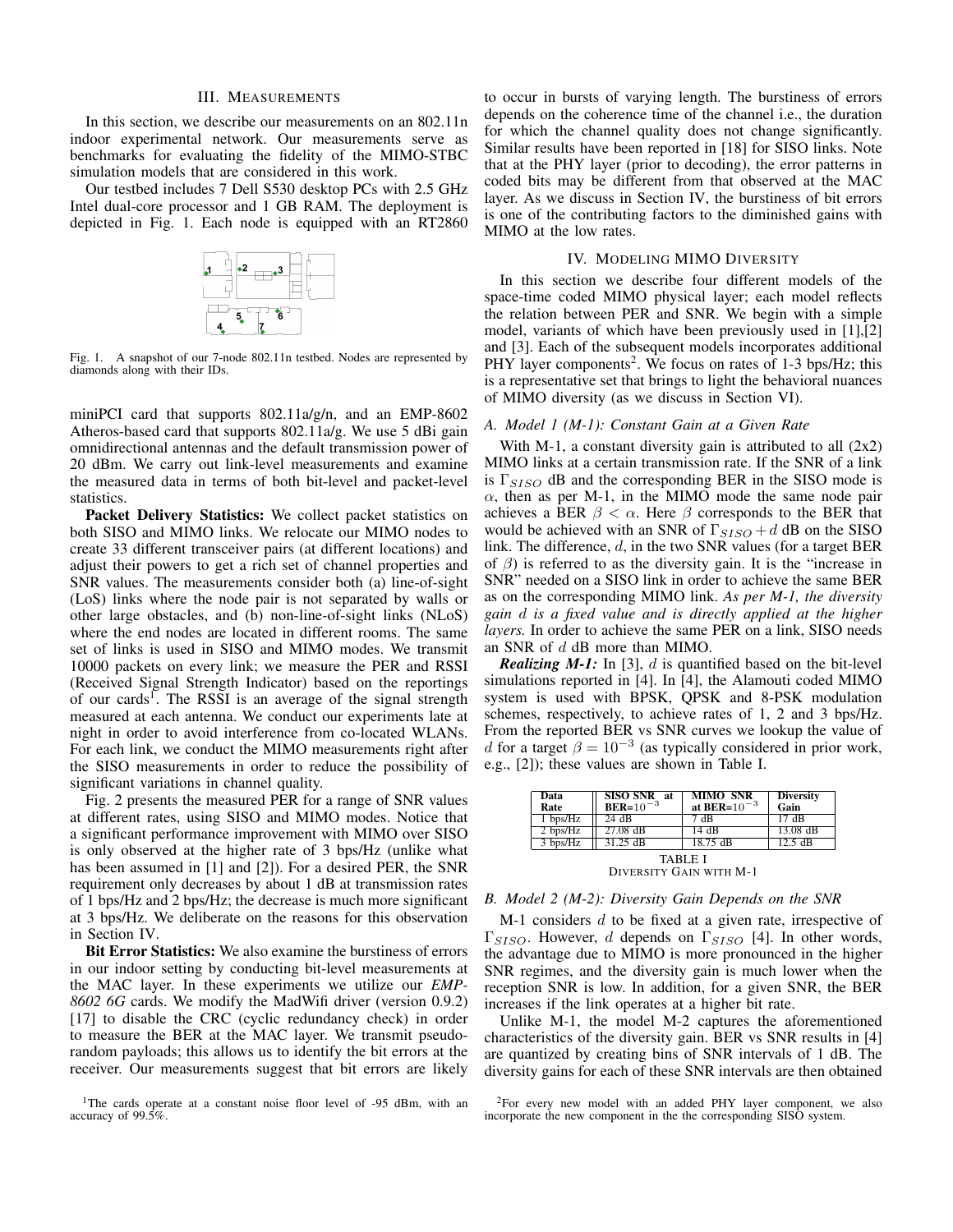

from the BER vs SNR curves for each of the three chosen rates. We plot the values as continuous curves in Fig.  $3(a)$ ; we observe that as the SNR increases, the difference between the achieved BER with MIMO relative to SISO increases. The curves show that with this model, for a target BER of  $10^{-3}$ , a reduction of about 20 dB is possible with MIMO diversity at the low rates.

*Realizing M-2:* To carry over the diversity gain to the higher layers, we first map the SNR to a BER. When a frame is received with a certain SNR, random bit errors are placed within the frame according to a Bernoulli distribution with a probability equal to the BER. The reception is deemed successful only if the total number of bit errors is zero.

*Transition to higher fidelity models:* Although M-2 is more accurate than M-1 in depicting the behavior of MIMO diversity, it represents a PHY layer that is different from that described in the 802.11n draft [8] in two main ways:

(1) The modulation schemes used in 802.11n to generate rates of 1, 2 and 3 bps/Hz are 4 QAM, 16 QAM and 64 QAM (and not BPSK, QPSK and 8-PSK as assumed in [4]).

(2) The measured results correspond to a system where convolutional FEC codes are employed; the results in [4] do not assume any FEC codes.

Given this, we build a new model M-3, which has a higher fidelity with respect to the 802.11n system.

## *C. Model 3 (M-3): Improving Consistency with 802.11n*

Towards constructing this new model, we implement the appropriate modulation and error correction schemes in a PHY layer simulator (we could not find previous PHY layer results that fulfill the above requirements). Prior to describing our model, we provide an overview of our PHY layer simulator.

Our PHY layer simulator: We use Matlab to carry out the PHY layer simulations. The functional modules incorporated are random bit generation, convolutional encoding, bit-to-QAM symbol mapping, space-time block coding (STBC), slow and fast Rayleigh fading generation, noise generation, STBC decoding, log-likelihood ratio (LLR) computation, and Viterbi decoding. Table II contains the simulation parameters.

Random information bits (0 or 1) are generated using the *randint()* function in Matlab. These information bits are orga-

nized into packets of size  $N_b = 1500$  bytes (to conform with 802.11n). The information bits are then convolutionally encoded using a rate-1/2, constraint length 7 convolutional code using the *convenc()* function in Matlab. The rate-3/4 code is obtained by puncturing the rate-1/2 code. With reference to Table II, the constraint length of a code refers to the number of input (6 past and 1 present) data values that are used to generate the code; Generator polynomials are used to construct the coded output symbols. As per the IEEE standards, the generator polynomials are 171 and 133 (in octal). The output bits from the convolutional encoder are mapped to  $M$ -OAM-symbols. 4-QAM, 16-QAM and 64-QAM symbols with Gray mapping are used. These QAM symbols are then fed to the STBC encoder. We have implemented the  $2 \times 2$  Alamouti code for space-time encoding. The output of the STBC encoder is multiplied with Rayleigh (complex Gaussian) fading samples, following which AWGN (Additive White Gaussian Noise) samples are added. In case of fast fading, we assume that the fade remains constant over one STBC block and varies independently from one STBC block to the other; this is widely referred to as the quasi-static assumption in the literature [4]. In the case of slow fading, we assume that the fade remains constant over the entire packet, and varies independently from one packet to the other. The SNR values in the simulations are varied by fixing the signal power and varying the noise variance. At the receiver side, we have implemented the maximum-likelihood (ML) decoder for STBC decoding. From the output of the STBC decoder, we compute the LLR values of the bits that form the QAM-symbols. These LLR values are then fed as soft inputs to the Viterbi decoder for decoding the convolutional code. The *vitdec()* function in Matlab is used. We calculate the BER and the PER at the output of the decoder.

The M-3 model: Using the simulator described above, we create M-3, a new model that incorporates the modulation and coding schemes that are used in 802.11n (Table II). We simulate M-3 with both fast fading and slow fading channels. These are two extreme cases. In reality the channel exhibits fade durations that are somewhere in between; we discuss the implications thereof later in this section. We refer to the two new models as M-3 (FF) and M-3 (SF), respectively.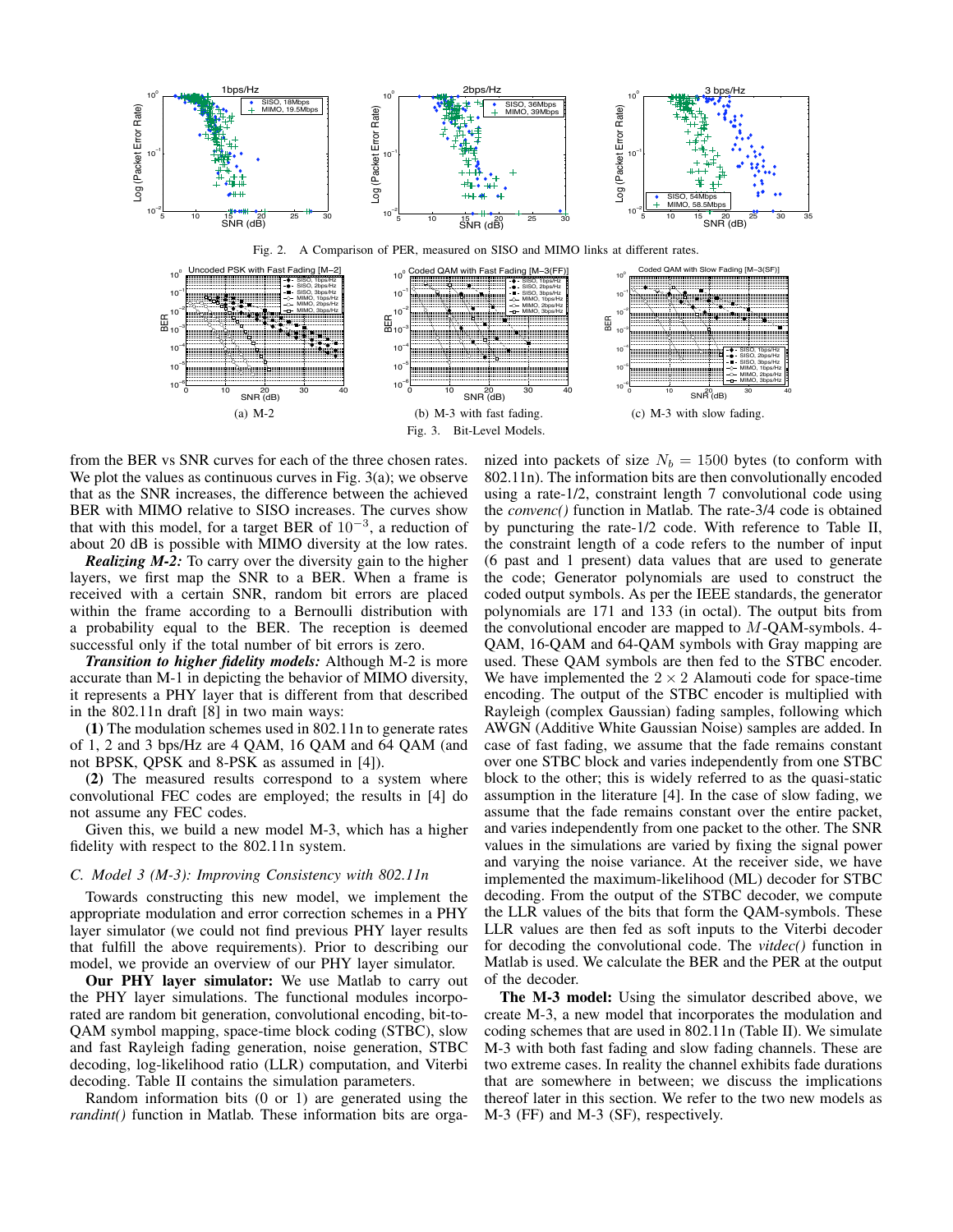

(a) PER vs SNR with a fast fading channel; this plot is the basis for the model M-3P (FF).



(b) PER vs SNR with a slow fading channel; this plot is the basis for the model M-3P (SF)



(c) Measured PER vs SNR; this plot is used as MDM, the Measurement-Driven Model

Fig. 4. Packet-Level Models and Results from Experiments.

| <b>System Component</b>          | <b>Specification</b>                              |
|----------------------------------|---------------------------------------------------|
| Error Correction Coding          | <b>Convolutional Encoding</b><br>Viterbi Decoding |
| Generator Polynomials of the     | $G0=(171)_8,$                                     |
| Encoder                          | $G1=(133)8$                                       |
| <b>Encoder Constraint Length</b> |                                                   |
| Code Rate                        | 3/4 (with puncturing)                             |
|                                  | for all modulations                               |
| <b>Modulation</b> schemes        | <b>OPSK, 16-QAM, 64-QAM</b>                       |
| Packet Length (for M-3P)         | 1500 bytes                                        |

TABLE II SPECIFICS OF OUR BIT-LEVEL SIMULATOR

The results from our PHY layer simulations depicting SISO and MIMO link behaviors of M-3 (FF) and M-3 (SF) appear in Fig. 3(b) and Fig. 3(c), respectively. As with M-2, we quantize the BER-SNR results (into bins of 1 dB each) and form tables based on these figures (the tables are not included here but creation of the quantized discrete levels is straightforward). From these figures we make the following observations.

*a. The SISO BER behavior is worse with slow fading than with fast fading, for a given SNR:* With fast fading, the bit errors are independent. FEC codes are able to better handle these errors. With slow fading, there is a high degree of correlation between bit errors (they occur in bursts). The duration of a fade (reflecting the size of the burst) is equal to the transmission duration of a packet. Here, FEC codes are not as successful as with the fast fading case. Thus, the SNR requirement for a target BER is higher with slow fading.

*b. For a given SNR, the BER with MIMO is also worse with slow fading but to a lesser extent:* The performance with slow fading is worse than with fast fading, again due to the reduced effectiveness of FEC codes when errors are correlated. However, space-time diversity reduces the possibility of encountering deep fades. Consequently, the errors are reduced and therefore the degradation is less significant.

Despite these additional levels of sophistication, the curves in Fig. 3(b) and 3(c) have a more gradual fall off with SNR compared to what is seen in the PER vs SNR curves in Fig. 4(c). We conjecture that this is because the measurements provide PER as opposed to BER statistics. In order to have a more meaningful comparison with the measured behavior on 802.11n MIMO links, we generate PER statistics using MATLAB simulations, as described earlier. In particular, we generate 1500-byte packets (as in our measurements), and discard a packet if any of its bits is in error. These PER statistics constitute our packet-level model, discussed below.

## *D. Packet-Level Model (M-3P)*

The PER vs SNR results from our Matlab simulations are shown in Fig. 4(a) and 4(b). We make the following observations.

*a. The PER with MIMO is better with slow fading than with fast fading, for a given SNR: This is a surprising result since the BER was worse with slow fading.* It is an artifact of two effects. On the one hand, the FEC codes are less effective with a slow fading channel than with a fast fading channel. However, the errors are confined to fewer packets (than with fast fading where the errors are more spread out). The first effect hurts PER, while the second helps PER. The second factor is dominant with MIMO.

*b. For a given SNR, the PER with SISO is still worse with slow fading as compared to fast fading, although to a lesser extent (than BER)*: The aforementioned two conflicting factors impact SISO performance as well. However, the second factor (error clustering) is unable to offset the poor performance of FEC codes when bursty errors are present.

Comparing the measured results with the packet-level models: Fig. 4(c) depicts the averages of the PER values for each SNR value from our measured results (see Fig. 2). A cursory comparison between the PER vs SNR curves with the packet-level models and the measured results indicates that there is no complete match as yet. However, the results with M-3P (SF) are much more similar to what is observed with measurements than with any of the other models. In addition, as we describe in the next section, M-3P (SF) also yields higher layer behaviors that are close to what is possible with the real system. In what follows, we discuss why there are still discrepancies between the results with the models and the measurements at the link level.

There are four differences between M-3P and the measurements.

*1. Bursty errors of varying size:* M-3P (FF) assumes a uniform distribution of bit errors within a packet; this is based on the premise that due to interleaving/de-interleaving bursty errors are converted into randomly placed errors. In other words, the model implicitly considers an infinite-length interleaver. However, in reality interleaving is done over finite blocks of data. Thus, bursty errors are likely to exist even after interleaving. In fact, as discussed in Section III, our measurements (and other prior work [18]) suggest that a burstiness in errors exists even in packets that are received at the MAC layer. To characterize the impact of bursty errors M-3P (SF) assumes that the fade duration is equal to the length of the packet. As discussed earlier, this impacts the performance of FEC with slow fading; in addition, errors are clustered into fewer packets (rather than being spread out among a large number of packets).

At lower rates, the clustering effect dominates; at these rates the number of bit errors are few, and there are both bursty and isolated bit errors. Although isolated errors are corrected with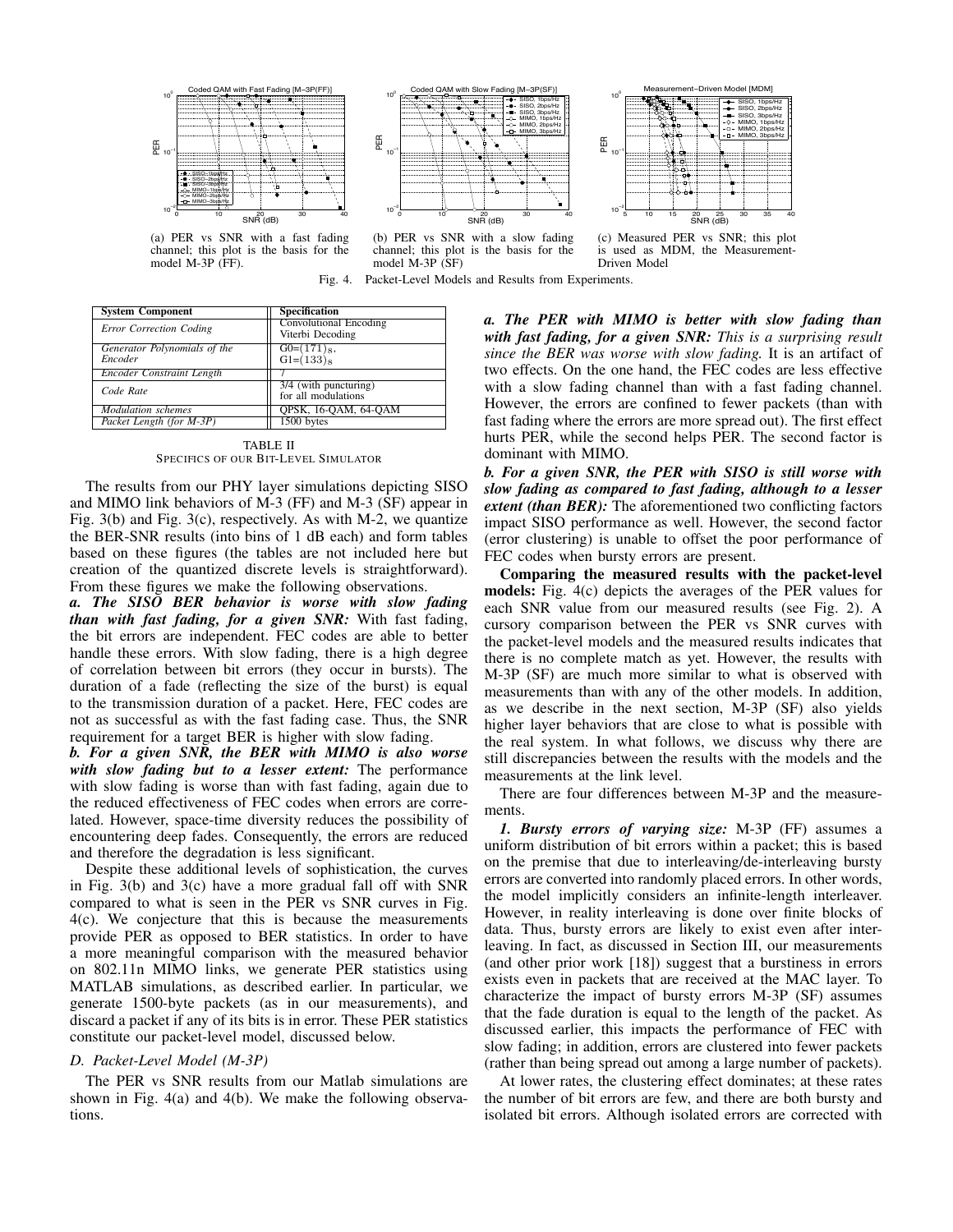FEC codes for the most part even with SISO, bursty errors remain. As discussed earlier, MIMO diversity does not help significantly in these settings. Compared to M-3P (SF), the measurements display less prevalent burstiness; consequently, more packets are affected for a given BER. As a result, the measured PER is higher than PER with M-3P (SF).

At the higher rates, there are many bits in error. In particular on SISO links, the FEC codes are unable to correct all bit errors. With MIMO, many of these errors are overcome due to diversity (in these regimes, the gain due to MIMO diversity is more significant). The burstiness of errors is more prevalent with M-3P (SF) compared to the measured results. Thus, the FEC codes are more effective in reality than what is seen with M-3P (SF). As a result, the measured results yield a lower PER for a given SNR as compared to the model.

In reality, the burst length of errors varies depending on the duration of the fades. Fade duration is an environment-specific factor and it is extremely difficult to measure. Furthermore, the time-correlation between bit-errors can vary temporally. A high-accuracy characterization of the burstiness of errors, to closely reflect what is observed in practice, remains a challenge. Markovian models have been used to characterize bursty errors [19], but in the complex real systems that we attempt to characterize, there may be long range dependence. Note that the Viterbi encoding/decoding itself induces error propagation among bits. As we see later, M-3P (SF) seems to reasonably characterize the performance at the higher layers. Thus, we believe that this model is sufficient for modeling static networks.

*2. The use of OFDM:* Unlike in the real 802.11n system, M-3P models do not implement an OFDM sub-system. The use of FEC in conjunction with OFDM (as in IEEE 802.11n) gives an additional level of diversity that may boost performance. Potentially we could better conform with measurement results if we could incorporate OFDM into our PHY layer simulations. The slopes of the measured results are much steeper than what is observed with M-3P (SF) (Fig. 4); this is likely to be due to additional orders of diversity which are possible with OFDM. However, measuring the frequency selectivity order  $L$  (the number of resolvable multipath components) is not an easy task; this is dependent on the environment and could also temporally vary. One could perform simulations with a number of values for L. Due to the very high complexity of simulations with ODFM, we plan to examine these issues in the future.

*3. Correlated fading paths:* In all of our MIMO models we assume that the path between a pair of antenna elements (one transmit and one receive) experiences a fade that is independent of the fade between any other such pair. This is the basis for most of the reported PHY layer results [4]. However, in an indoor wireless setting, this may not be the case. In other words, the fading would be Ricean [4] as opposed to Rayleigh as assumed in the simulations. Estimating the Ricean factor K [4] in a real system is difficult. Again, incorporating Ricean fading and evaluating the performance for many  $K$  values can improve fidelity but at increased simulation costs.

*4. Path Loss and Shadowing Effects:* In addition to the above factors, the BER vs SNR (or PER vs SNR) curves resulting from the models do not consider path loss or shadowing, whereas the measurement-based curves do. Since the network is static, one might expect these factors to cause long term "fixed" attenuations and to not affect the behavioral results (although

| <b>Simulation Parameters</b> |                                                                                                                            |                                                               |  |  |  |
|------------------------------|----------------------------------------------------------------------------------------------------------------------------|---------------------------------------------------------------|--|--|--|
| Channel<br>Parameters        | Path Loss Exponent $(\alpha)$<br>Stdev.of lognormal shadowing( $\beta$ )<br><b>Thermal Noise</b><br>Rayleigh fade duration | 6<br>$-96$ dBm<br>$\sim 0.02$ s. for -5 dBm<br>below RMS [20] |  |  |  |
| MAC.                         | Receiver sensitivity                                                                                                       | $-80$ dBm                                                     |  |  |  |
| Parameters                   | ECC threshold                                                                                                              | 1/12000                                                       |  |  |  |
| Traffic                      | 5 CBR flows                                                                                                                | 10 pps/flow                                                   |  |  |  |
| Load                         | Packet Size                                                                                                                | 1500 bytes (12 Kbits)                                         |  |  |  |
| TABLE III                    |                                                                                                                            |                                                               |  |  |  |

HIGHER LAYER SIMULATION PARAMETERS.

the accuracy may be slightly affected). We seek to carefully evaluate these aspects in future work.

## V. HIGHER-LAYER PERFORMANCE EVALUATIONS

In this section, we evaluate the effect of each model on the higher layer performance. We first describe our simulation setting. Subsequently, we discuss our results.

## *A. Simulation set-up and methodology*

We implement the models in OPNET ver. 11 [21]. We provide implementation details below.

*Channel model:* OPNET uses a free space path loss propagation model. We implement lognormal shadowing between each pair of nodes. For each setting, the shadow fading attenuation among node pairs is held constant for the duration of the simulation (4 minutes); the same shadow fading is maintained for a given link for all of the models. Each packet experiences an instantaneous multi-path fade. The PER (or BER) vs SNR curves (in the previous section) were generated assuming Rayleigh fading. For consistency, we use a Rayleigh fading distribution in our higher layer simulations. The channel parameters are listed in Table III.

*Simulating the models:* Packets that are received with a power less than the receiver sensitivity are considered as noise. For the remaining packets, the SINR is computed from the reception power of the packet, the thermal noise, and the sum of powers from all interferers. If M-1 is used, the computed SINR is incremented by the diversity gain from Table I. The resulting SINR is compared to that required for a BER of  $10^{-3}$ . If the value is higher than the requirement, the packet is deemed successful. If M-2 or M-3 (FF) is used, the reception SINR is mapped to a BER from the appropriate BER-SNR curve. Random bit errors are then placed within a received frame as per a Bernoulli distribution based on this BER. The packet is deemed successful if the total number of bit errors is zero. We do not simulate M-3 (SF)). In this case, we would need to generate bursty errors of the size of a packet (which essentially translates to generating errors at the packet level). Furthermore, directly applying the bit-level diversity gain with M-3 (SF) provides PERs that are much different with what was observed with measurements (especially on SISO links) as seen in Fig. 3 (c); this does not motivate a further study in this case. With the packet-level models, we measure the SINR and discard packets at the PER as per the corresponding PER-SNR curves. Finally, we perform higher layer simulations with the model created directly from measurements. Using this model, we discard packets as per the PER in Fig. 4(c). We call this our measurement driven model or MDM. We use MDM in multihop settings, since the IEEE 802.11n draft does not yet support the ad-hoc mode (essential for constructing routes). On single hop links, we directly compare the performance of our models with the measured performance.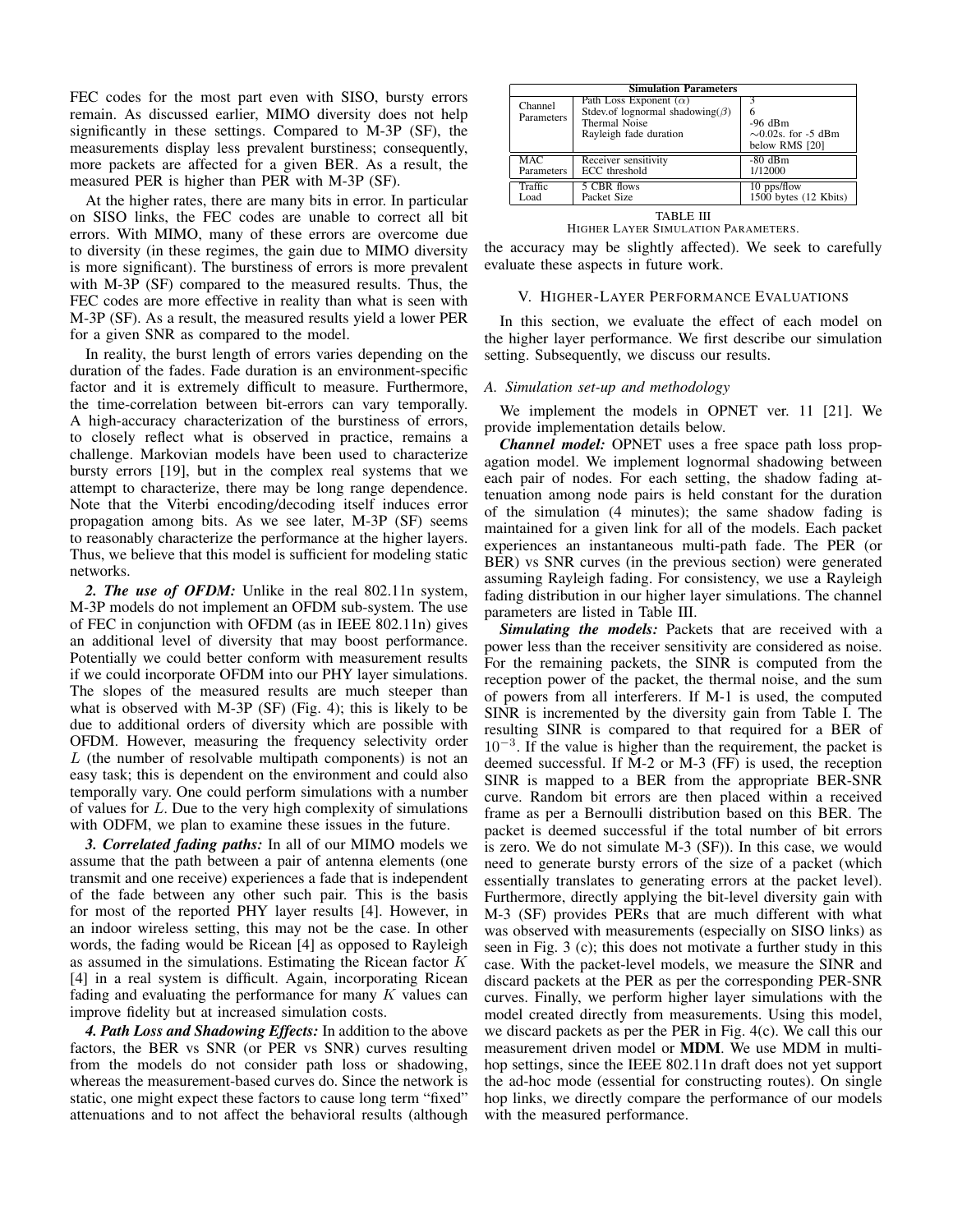

Fig. 5. Link throughput performance at selected SNR values, simulated with each PHY model and measured on the testbed.

*Miscellaneous issues relating to the PER computation:* We map the SINR (not the SNR) to the PER; in essence we assume that the interference also has a Gaussian distribution (like thermal noise). This leads to some inaccuracies, which however exist in all cases including the simulations driven by the measurements. It is extremely difficult (if not impossible) to accurately characterize topology dependent interference. Finally, the PER vs SNR (or the BER vs SNR) curves in Fig. 3 and 4 are plotted only for a range of SNR values. The SNR value could be high and the corresponding PER value may not be directly available from these plots. In such a case, we perform a linear extrapolation to compute the appropriate PER (or the corresponding BER values).

*MAC layer implementation:* We use the DCF mode of 802.11 operations. We use the SIFS, minimum backoff window and data rate values as specified in the 802.11g standard and the 802.11n draft while simulating the SISO and MIMO links, respectively. In the MIMO scenario, the Reduced Inter-frame Spacing (RIFS) equivalent of  $2\mu s$  is used instead of the  $10\mu s$ SIFS interval of the SISO setting. We do not use RTS/CTS messages, as this is a common design decision in practice [5]. In order to examine the impact of diversity gain with MIMO at the different rates of operation (1 bps/Hz, 2 bps/Hz and 3 bps/Hz), we fix the transmission rate to the desired value. In practice, a rate adaptation mechanism is typically used. Our results apply with such mechanisms; at each transmission rate, the rate-specific gain with MIMO will be achieved.

*Routing in the multi-hop scenarios:* At the routing layer we use the popular Dynamic Source Routing (DSR) protocol [22]. DSR has also been used in prior work on routing on MIMO links [1]. For the route discovery control packets we use the same fixed rate as for data packets; this is in order to ensure that the discovered route is sustained for data communications at that rate. We simulate scenarios when DSR chooses the minimum-hop routes or minimum-ETX [5] routes. The first policy refers to the DSR version that uses hop count as the routing metric. With this policy, DSR chooses the minimum hop route from among those that are discovered. When this route fails, other cached routes may be used (we examine DSR without caching later). With the second policy, we compute the ETX metric to be the inverse of the link's reliability. In particular, ETX is quantified in terms of the packet delivery rate (PDR) on the link for the corresponding rate [5]. Intermediate nodes are not allowed to report cached routes to the source as in the default ETX implementation.

**Topologies:** We first consider **single-hop** flows to study the link throughput performance. We vary the SNR on these links by adjusting miscellaneous channel parameters (such as the distance and shadowing). We only consider links in isolation; thus, the only noise is the thermal noise. Next, we consider



Fig. 6. Experiments in multi-hop settings: Simple models overestimate achievable E2E performance improvement with MIMO.

randomly generated **multi-hop** topologies of different densities, where nodes are distributed in a 1000m×1000m area. In our first set of simulations, five UDP flows are generated between random source-destination pairs at a rate specified in Table III (the results with different numbers of flows are similar). We change the location of the source and destination nodes to vary the end-to-end hop-distance. Each scenario is simulated ten times (hence, each scenario is evaluated with fifty different source-destination pairs). In our second set of simulations, we capture the impact of the routing metric. We modify routing policies to disallow the reporting of cached routes. Furthermore, we only consider flows in isolation to reduce route failures due to interference. These experiments accentuate the impact of the routing metric on the gains due to MIMO diversity.

### *B. Evaluation of the MIMO Models*

We first present the results in single-hop settings. Next, we examine single and multiple flows in multi-hop scenarios. Our key findings are: (a) the bit-level models almost always overestimate the possible performance improvements with MIMO, and (b) both the performance improvement and the absolute SISO and MIMO performances using the packet-level model on the slow fading channel conform to a large extent with those observed using MDM.

Recall from the discussions in the previous section that there was not an exact match between the PER vs SNR results with M-3P (SF) and MDM. However, we observe a closer match in terms of application throughput results (to follow). This is primarily a consequence of retransmissions and the corresponding backoffs at the MAC layer.

Results from single-hop settings: We compare the link throughput obtained in our simulations with those obtained via measurements. Towards this, we first measure the SISO and MIMO throughput on different links in our testbed, at all three rates. Then, we simulate several single-hop topologies and obtain the throughput on SISO and MIMO links for a range of SNR values. We present the comparative results in Fig. 5 at two sample SNR values. We observe that the simulated throughput with MDM differs by at most 11% from what we measure on our testbed. This experiment justifies the effectiveness of MDM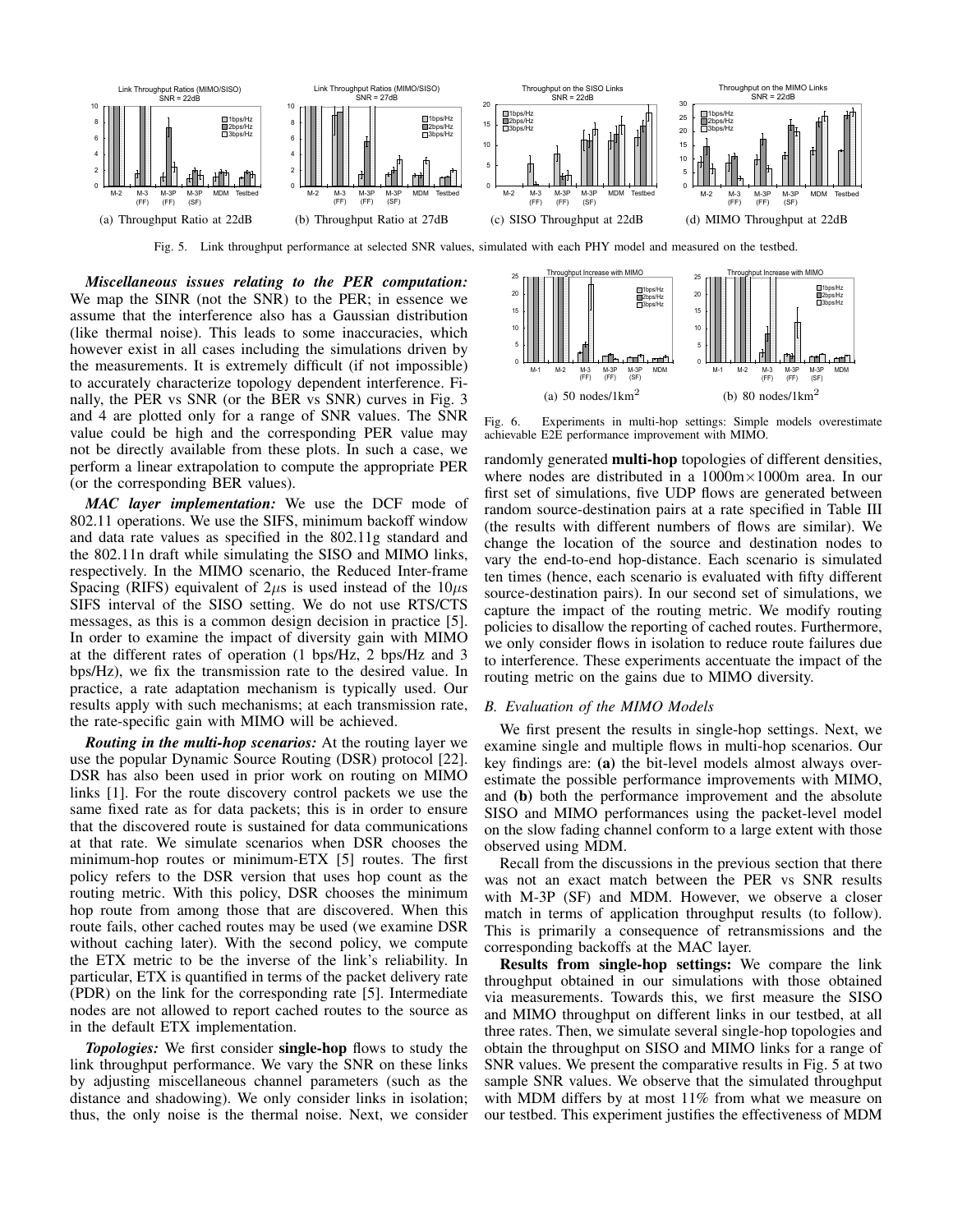

Fig. 8. Distribution of the average E2E throughput and delays achieved by the flows at the low and high rates.

as an indicator of what might be possible (a benchmark) in multi-hop settings. The results with simulations are not exactly identical to those with measurements, because the wireless channel could be different in reality (as discussed earlier) from what is implemented in the simulator.

We also observe that the throughput with M-3P (SF) differs by at most 21% from the throughput with MDM, and 24% from the throughput on the testbed (at 3 bps/Hz data rate). On the other hand, the use of M-2 can lead to a drastic overestimation in the performance improvement with MIMO; the absolute throughput is much lower (77% lower with MIMO and 3,000 times lower with SISO) than what is observed on the testbed. Both of these observations can be attributed to the use of FEC codes. Since M-2 does not account for FEC codes, the packet transmissions with this model experience higher losses leading to poor throughput. This effect is more pronounced with SISO than with MIMO (in fact the throughput is close to zero) and thus, the throughput increase with MIMO diversity is extremely high. With the fast fading models, M-3(FF) and M-3P(FF), the improvements with MIMO over SISO are again much higher than what is observed on the testbed. This is because the errors are less bursty. With these models, while the FEC codes are more effective than they are in practice, the errors tend to be spread over many more packets, leading to poorer throughput. With M-3P (SF), the impact of the environment in the indoor setting (bursty errors) is better captured; thus, the behavioral results are similar to what is observed on the testbed.

Results from multi-hop settings: Next, we compare the end-to-end performance using each of the MIMO models from Section IV, with that using MDM in multi-hop settings.

We first discuss the results with the DSR implementation on OPNET (using minimum-hop routes).

*Simply using the bit-level diversity gains may lead to erroneous conclusions:* First, we examine the ratio of the achievable end-to-end network throughput using MIMO links to that using SISO links. In Fig. 6, we show these ratios in two networks with different node densities. The standard deviations among the samples collected for a given setting



M-3P (SF)<br>Fig. 9. Performance improvements due to MIMO relative to SISO decrease with ETX-based routing.

(using a particular model and data rate) are shown as error bars. As with the single hop case, all models but M-3P (SF) *overestimate* the end-to-end performance improvement with MIMO compared to SISO, irrespective of the node density. In particular, the end-to-end throughput increase with M-1 and M-2 is as high as 180 times of what is achieved with MDA (for clarity of representation, we truncate these results in Fig. 6). Furthermore, both the fast fading models M-3 (FF) and M-3P (FF) overestimate the benefits due to MIMO, especially at the high rates (by 29 times and 13 times respectively, at 3 bps/Hz). M-3P (SF) shows a good degree of conformance to the results with MDM; in all simulated densities it differs by at most 19%. The reasoning behind these results is similar to that in the single-hop case.

In Fig. 7, we plot the CDF of the aforementioned ratio for all flows (*i.e.*, source-destination pairs) in the considered 50-node topologies. We denote this ratio by  $R$ ; the abscissa  $x$  represents the value of this ratio and the ordinate represents the probability that  $R \leq x$ .

Given that the bit-level models as well as M-3P (FF) fail to conform with MDM, for clarity of presentation we exclude the performance results with these models from our discussion on absolute performances.

*M-3P (SF) provides absolute throughput results that exhibit a high degree of conformance with the results with MDM.* In Fig. 8, we plot the CDFs of the end-to-end throughput using MIMO links at the lowest and highest rates. At the lower rate, the performance with M-3P (SF) is slightly superior; the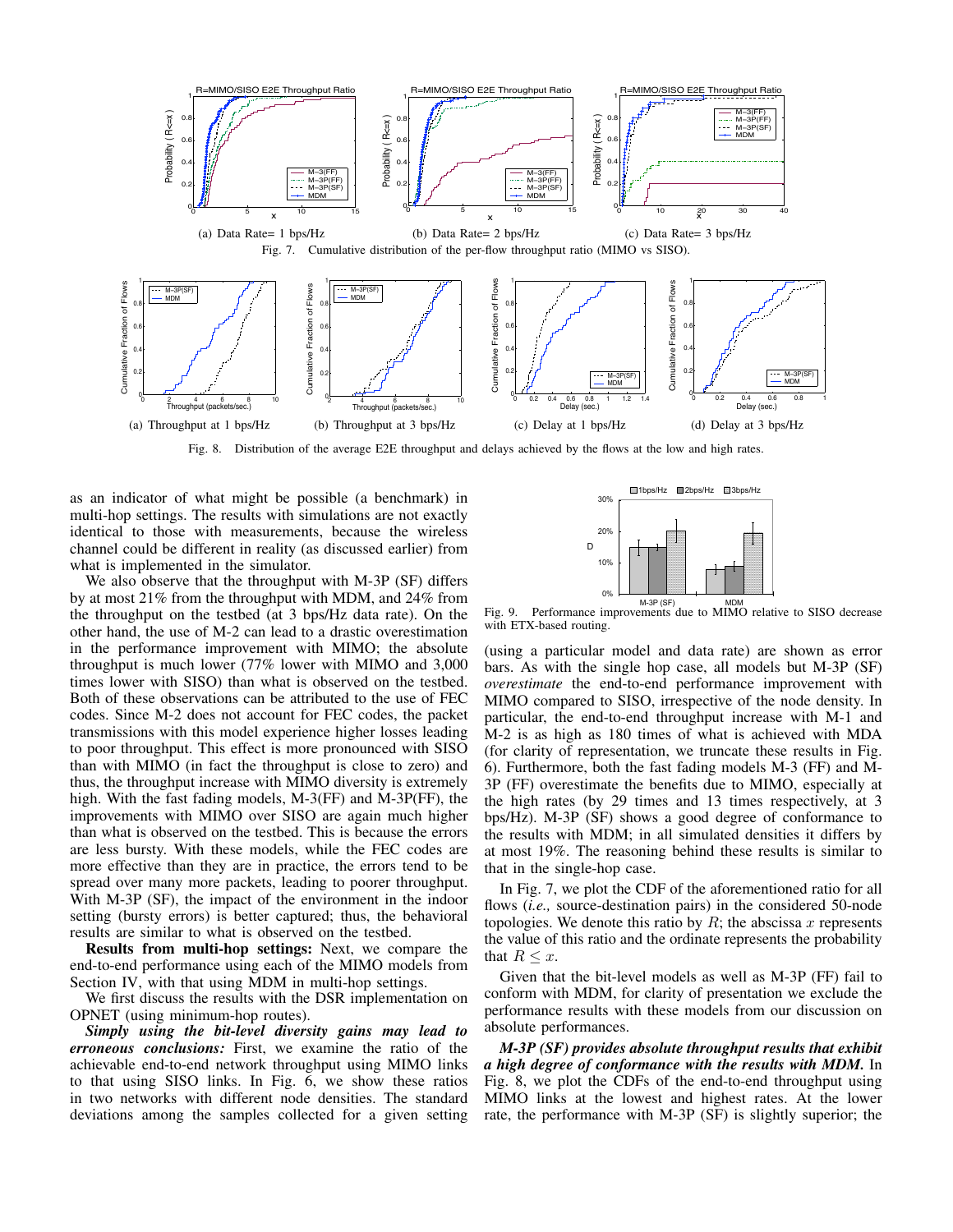

Fig. 10. Cumulative distribution of the per-flow throughput ratio, when minimum-ETX routes are used.

opposite is true at the highest rate. We observe that with both MDM and M-3P (SF), routes of similar lengths are used (see Table IV). However, the number of retransmissions incurred using these two models differ at different rates. At the lower rate, links experience more retransmissions with MDM, while the opposite is true at the higher rate. This is because the SNR requirement for a target PER is higher with MDM than with M-3P (SF) at the lower rates (as seen from a comparison of Fig. 4(b) and 4(c)). Consequently, long links that are established with MDM have poorer reliability than those with M-3P (SF). The opposite effect is seen at the highest rate of 3 bps/Hz. At this rate, the SNR requirement for a target PER is lower with MDM than with M-3P (SF).

|                      | $M-3P(SF)$ |        | <b>MDM</b>        |        |                      |        |
|----------------------|------------|--------|-------------------|--------|----------------------|--------|
|                      | $b$ ps/Hz  |        | $bps/Hz$ $bps/Hz$ |        | bps/Hz bps/Hz bps/Hz |        |
| <i>Hops</i> $(avg.)$ | 5.67       | 5.82   | 5.50              | 5.35   |                      | 5.41   |
| $ReTX$ (avg.)        | 334.76     | 301.44 | 684.16 II         | 523.08 | 364.24               | 407.94 |

TABLE IV HOP STATISTICS REGARDING THE FLOWS CONSIDERED IN FIG. 8.

Table IV shows that the average number of hops with 2 bps/Hz (or even 1 bps/Hz) is higher than with 3 bps/Hz. This is counter-intuitive; one might expect the average hop count to increase with rate. Upon closer inspection, we find that this is an artifact of using the corresponding rate for route query packets. There are two conflicting factors that occur when a route query is transmitted at a high rate. On the one hand, the queries are less reliably transported across each hop. On the other hand, each query transmission takes a shorter time thereby reducing interference on other query retransmissions. While the absolute shortest path discovered with 1 bps/Hz is shorter (or in some cases equal) than the one with 3 bps/Hz (or 2 bps/Hz) due to the former effect, there are fewer cached routes with 1 bps/Hz due to the latter effect. Some of the additional cached paths when using the higher rates bias the average hop count to a value lower than that with 1 bps/Hz. Recall that we transmit route discovery packets at the same rate as the data packets. We more closely examine the impact of route caching on a single flow later in this section.

*The average end-to-end delay with M-3P (SF) exhibits a high degree of conformance with that using MDM.* In Fig. 8(c) and 8(d) we plot the the CDF of the average delays with M-3P (SF) and MDM at the highest and lowest rates. The cause of the slight differences follow from our discussion earlier. To re-iterate, at 1 bps/Hz, M-3P projects a lower end-to-end delay compared to MDM due to a slightly greater diversity gain. The opposite is observed at the highest rate. The end-to-end delay performance with these two models conform best at 2bps/Hz (we omit this result due to space constraints).



Fig. 11. E2E delay and throughput performances with the most comprehensive model conform to those with our benchmark, MDM.

*The most pronounced benefits with diversity are seen at the highest rate (Fig. 6).* At the lower rates, the errors are few and the FEC codes mostly correct these errors. MIMO diversity does not provide significant *additional* benefits. However, at the higher rate, the errors are many and the FEC codes are not as effective with SISO. MIMO diversity reduces the extent of errors. The FEC codes are now more effective and thus, a significant gain is observed as compared to SISO.

Next we discuss the results when the route choice is based on the ETX metric [5]. We examine the ratio of the achievable end-to-end network throughput using MIMO links to that using SISO links, using ETX based routing. We observe that with ETX, this ratio decreases as compared to the minimum hop routing considered earlier. We define D to be the reduction in this ratio compared to minimum hop routing (Fig. 6). We consider the same 50-node topologies. As depicted in Fig. 9, the gains due to MIMO decrease with the use of ETX by as much as 20%. With ETX, the use of the more stable (albeit longer) routes with more reliable links (higher average SNR) improves the SISO performance as compared to minimum-hop routes. With the higher average SNRs on these SISO links, the FEC codes are more effective and MIMO does not provide significant *additional* benefits. Similarly, we observe that the conformance of the M-3P (SF) to MDM in terms of the delay performance increases<sup>3</sup>; the two curves (corresponding to  $\overline{M}$ -3P(SF) and MDM) are closer to each other in Fig. 11(b) than in Fig. 8(d). This is because links chosen by ETX-based routing operate at relatively high SNRs, where the PER with M-3P (SF) is closer to that with measurements (see Fig. 4(c)).

*A closer look at isolated flows:* Our results so far provide macroscopic views of the impact of MIMO diversity on higher layer performance. Next, we consider isolated flows for further investigation; this significantly reduces the extent of route failures due to interference-induced link failures. In this controlled study, we also modify the DSR implementation to eliminate

<sup>&</sup>lt;sup>3</sup>Due to lack of space, we only show the absolute ETX performance at the highest rate; the behavioral results are similar with the other two rates.